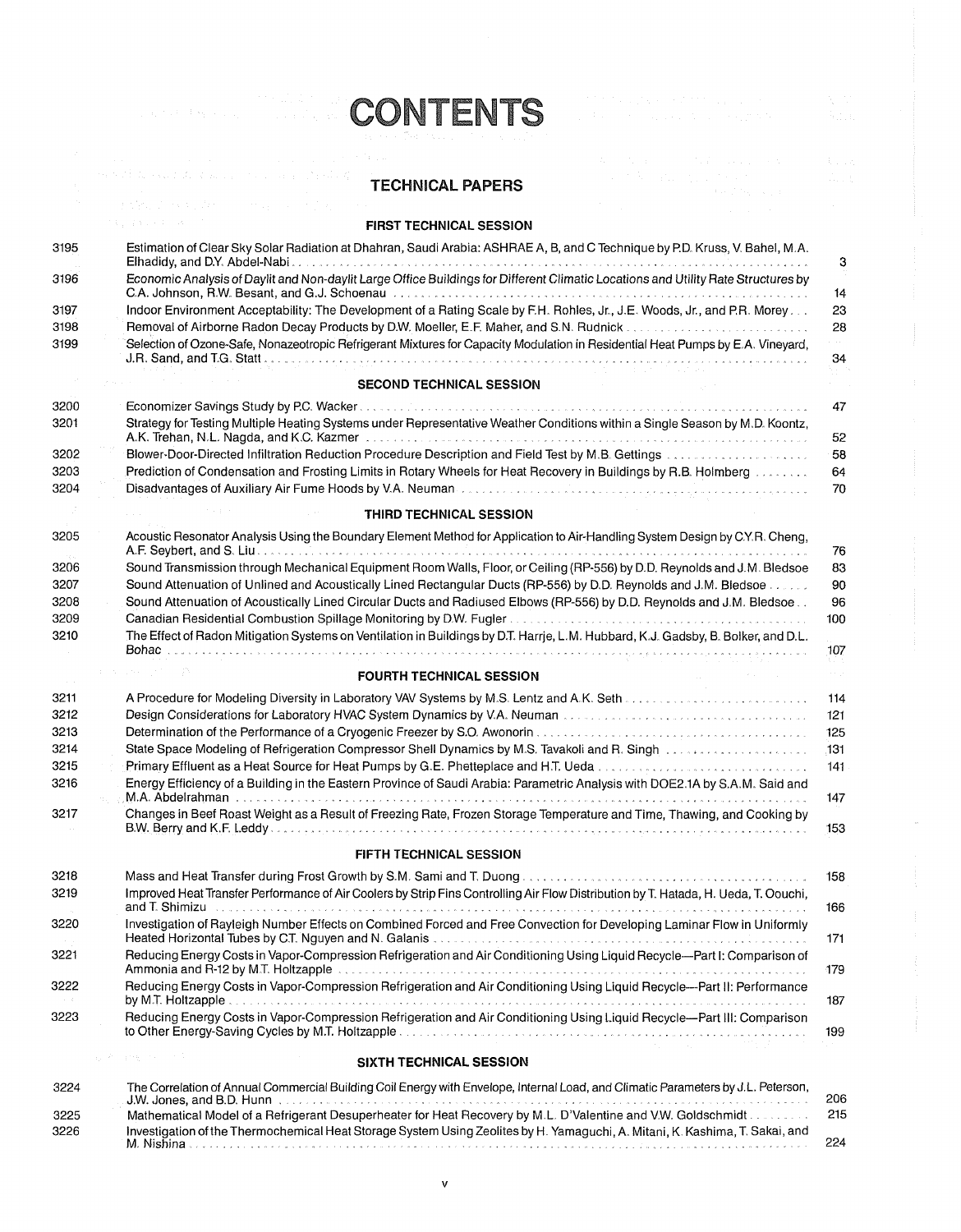| 3227<br>3228         | A New Approach for Designing Heating Panels with Embedded Tubes by Z. Zhang and M.B. Pate manufacture in the s<br>In-Space Heater Energy Use for Supplemental and Whole House Heating (RP-480) by D.W. DeWerth and R.L. Loria<br><b>SEVENTH TECHNICAL SESSION</b>                                                                                                                                                                                                                             | 231<br>239               |
|----------------------|-----------------------------------------------------------------------------------------------------------------------------------------------------------------------------------------------------------------------------------------------------------------------------------------------------------------------------------------------------------------------------------------------------------------------------------------------------------------------------------------------|--------------------------|
| 3229<br>3230         | Breakdown Mechanism and Uneven Heating of an Electric Heater by M.-C. Chyu metal contains and contain a proportional of<br>Influence of Temperature Stratification on Pressure Differences Resulting from the Infiltration Stack Effect by J.P. Chastain and<br>D.G. Colliver the contract of the contract of the contract of the contract of the contract of the contract of the contract of the contract of the contract of the contract of the contract of the contract of the contract of | 251<br>256               |
| 3231<br>3232         | Extending the Summer Comfort Envelope with Ceiling Fans in Hot, Arid Climates by D.G. Scheatzle, H. Wu, and J. Yellott<br>Effect of the Flueway Baffle Emissivity on the Performance of a Gas-Fired Water Heater by C.C. Offhaus, C. Beckermann, and<br>V.W. Goldschmidt www.communications.communications.com/www.communications.com/www.communications.com                                                                                                                                  | 269<br>281               |
| 3233<br>3234         | Field Monitoring of the Winter Performance of a Residential Dehumidifier by G.A. Tsongas and R.S. Wridge                                                                                                                                                                                                                                                                                                                                                                                      | 284<br>295               |
|                      | <b>EIGHTH TECHNICAL SESSION</b>                                                                                                                                                                                                                                                                                                                                                                                                                                                               |                          |
| 3235<br>3236         | Part-Load Simulations of Simple Air-Conditioning Systems Using a New Coil Model by R. Ganesh, H.J. Sauer, Jr., and R.H. Howell<br>Motor Current Signature Analysis-A Potential Diagnostic for Air Conditioners by W.A. Miller, H.D. Haynes, F.P. Griffin, W.P. Levins,                                                                                                                                                                                                                        | 300<br>312               |
| 3237<br>3238<br>3239 | Development of Air-Cooled Double-Effect Gas-Fired Absorption Water Chiller-Heater by S. Kurosawa and S. Fujimaki contract<br>A Theoretical Model for Prediction of the Heat Load in Flooded Refrigerant Evaporators by R.L. Webb, K-D. Choi, and T.R. Apparao                                                                                                                                                                                                                                 | 318<br>326               |
|                      |                                                                                                                                                                                                                                                                                                                                                                                                                                                                                               | 339                      |
|                      | <b>NINTH TECHNICAL SESSION</b>                                                                                                                                                                                                                                                                                                                                                                                                                                                                |                          |
| 3240<br>3241         | A Case Study for Improving Performance and Life Expectancy of Air-Conditioning Systems at a University Campus by S.M. Zubair,<br>An Economic Parametric Analysis of the Thermal Design of a Large Office Building under Different Climatic Zones and Different<br>Billing Schedules by C.A. Johnson, R.W. Besant, and G.J. Schoenau et al. (2008) and according to the control of                                                                                                             | 349<br>355               |
| 3242                 | Measurement of Contact Resistance in Finned Tube Heat Exchangers by K.M. Nho and M.M. Yovanovich.                                                                                                                                                                                                                                                                                                                                                                                             | 370                      |
| 3243<br>3244         | An Expert System for the Design of Heating, Ventilating, and Air-Conditioning Systems by P.J. Camejo and D.C. Hittle<br>A Comparison of 150 and 300 SUS Oil Effects on Refrigerant Evaporation and Condensation in a Smooth Tube and a Micro-Fin                                                                                                                                                                                                                                              | 379<br>387               |
|                      | <b>TENTH TECHNICAL SESSION</b>                                                                                                                                                                                                                                                                                                                                                                                                                                                                |                          |
| 3245                 | Thermal Resistance Measurements and Calculations of an Insulated Concrete Block Wall by D.M. Burch, B.A. Licitra, D.F. Eb-                                                                                                                                                                                                                                                                                                                                                                    | 398                      |
| 3246<br>3247         | Overview of Moisture-Related Damage in One Group of Wisconsin Manufactured Homes by J.L. Merrill and A. TenWolde<br>Reducing Crawl Space Heat Loss by R.B. Farrington A.D. And Aller Aller Aller Aller Concern Construction Concern                                                                                                                                                                                                                                                           | 405<br>415               |
| 3248                 | Commercial Building Ventilation Rates and Particle Concentrations by B.H. Turk, D.T. Grimsrud, J.T. Brown, K.L. Geisling-Sobotka,                                                                                                                                                                                                                                                                                                                                                             | 422                      |
|                      | <b>ELEVENTH TECHNICAL SESSION</b>                                                                                                                                                                                                                                                                                                                                                                                                                                                             |                          |
| 3249                 | Estimation of the Seasonal Cyclic Losses of an Air Conditioner by V. Bahel, S.M. Zubair, and M.A. Abdelrahman                                                                                                                                                                                                                                                                                                                                                                                 | 434                      |
| 3250<br>3251         | Performance of Room Air Conditioner Used for Cooling and Hot Water Heating by W.M. Ying [10] Conditional Processors<br>System Simulation of the Performance of a Centrifugal Chiller Using a Shell-and-Tube-Type Water-Cooled Condenser and R-11                                                                                                                                                                                                                                              | 441                      |
| 3252                 | An Assessment of Inverter-Driven Variable-Speed Air Conditioners: Sample Performance Comparison with a Conventional System                                                                                                                                                                                                                                                                                                                                                                    | 445<br>455               |
| 3253                 | Analysis of Remote Receptor Hoods under the Influence of Cross-Drafts by P. Safemazandarani and H.D. Goodfellow                                                                                                                                                                                                                                                                                                                                                                               | 465                      |
|                      | <b>SYMPOSIUM PAPERS</b>                                                                                                                                                                                                                                                                                                                                                                                                                                                                       |                          |
| CH-89-1              | <b>CONTROL FOR INDUSTRIAL HVAC APPLICATIONS</b>                                                                                                                                                                                                                                                                                                                                                                                                                                               |                          |
|                      | Control of Semiconductor Manufacturing Cleanrooms by G.V. Atkinson and G.R. Martino Control of Semiconductor Manufacturing Cleanrooms by G.V. Atkinson and G.R. Martino Control of Control of Control of Atkinson and G.R. Mar<br>Use of Programmable Controllers for HVAC Control and Facilities Monitoring Systems by J.P. Cole and G.V.R. Holness<br>Effective DDC Control in a Four-Color Rotary Printing Plant in Italy by A.J. Sandelewski ettermined to contract the control of        | 477<br>483<br>492<br>498 |
| CH-89-2              | TRENDS IN HOTEL GUEST ROOM AND SWIMMING POOL HVAC DESIGN<br>○ 1000 × 1000 × 1000 × 1000 × 2000 × 2000 × 2000 × 2000 × 2000 × 2000 × 2000 × 2000 × 2000 × 2000 × 2000 × 2000                                                                                                                                                                                                                                                                                                                   |                          |
|                      | What's Being Used Out There for Smoke Detection and Energy Control in Guest Rooms by T.A. Howell was a conservative of                                                                                                                                                                                                                                                                                                                                                                        | 513<br>517<br>521        |
| CH-89-3              | <u> 1999 - Johann Barn, mark mar fransk fysik</u><br>PREDICTING SOUND LEVELS IN OCCUPIED SPACES                                                                                                                                                                                                                                                                                                                                                                                               |                          |
|                      | Industry Standard 885: An Overview, Estimating Space Sound Levels for Air Terminal Devices by C. Ebbing and W.J.                                                                                                                                                                                                                                                                                                                                                                              | 529                      |
|                      | Verification of ADC/ARI 885 Application Guidelines Using Acoustic Intensity Sound Measurements by D. Int-Hout No. 1996.<br>Industry Standard 885 Acoustical Level Estimation Procedure Compared to Actual Acoustic Levels in an Air Distribution Mock-up                                                                                                                                                                                                                                      | 534                      |
|                      | by M.C. Smith december 2010 response to the control of the control of the control of the control of the control of the control of the control of the control of the control of the control of the control of the control of th<br>Low Frequency Problems in the Determination and Application of Equipment Sound Power Ratings by P.K. Baade                                                                                                                                                  | 543<br>549               |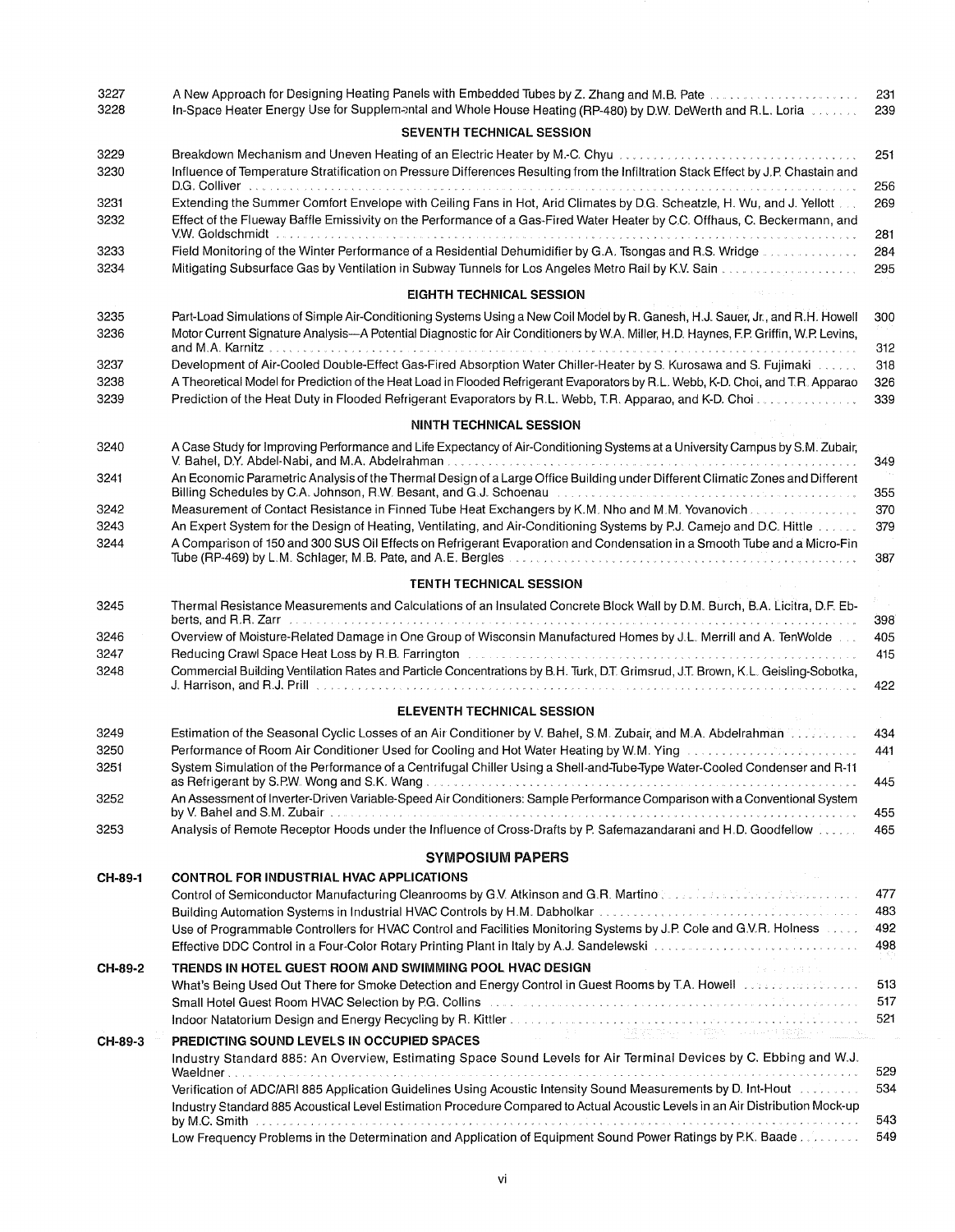| CH-89-4  | <b>INTELLIGENT BUILDINGS</b>                                                                                                                                                                                                   |            |
|----------|--------------------------------------------------------------------------------------------------------------------------------------------------------------------------------------------------------------------------------|------------|
|          | Smart Building Controls Strategies: Research and Application by S. Boonyatikarn and J.R. Jones                                                                                                                                 | 557        |
|          | Hotel Operation Using the Computer for Energy Management by J.R. Aulbach                                                                                                                                                       | 563        |
|          | An Industry Standard Language for DDC Systems: A Look at the "C" Language by J.D. Petze and S. Chaudry                                                                                                                         | 567        |
| CH-89-5  | <b>FENESTRATION THERMAL PERFORMANCE</b>                                                                                                                                                                                        |            |
|          | A Comparison of European and North American Window U-Value Calculation Procedures by D. Curcija, L.L. Ambs, and W.P.                                                                                                           |            |
|          |                                                                                                                                                                                                                                | 575        |
|          |                                                                                                                                                                                                                                | 592        |
|          | Frame and Spacer Effects on Window U-Value by S.C. Carpenter and A.G. McGowan                                                                                                                                                  | 604        |
|          | U-Values, Solar Heat Gain, and Thermal Performance: Recent Studies Using the MoWiTT by J.H. Klems                                                                                                                              | 609        |
| CH-89-6  | <b>BUILDING OPERATION DYNAMICS; CASE STUDIES</b>                                                                                                                                                                               |            |
|          | On-Line Recursive Estimation for Load Profile Prediction by J.W. MacArthur, A. Mathur, and J. Zhao                                                                                                                             | 621        |
|          | A New Concept for Perimeter Energy Control Based on Real-Time Measured Heat Flow Through the Building Envelope by                                                                                                              |            |
|          |                                                                                                                                                                                                                                | 629        |
|          |                                                                                                                                                                                                                                | 635        |
|          | Simulation of a Large Office Building System Using the HVACSIM+ Program by C. Park, S.T. Bushby, and G.E. Kelly                                                                                                                | 642        |
|          | Methodologies for Optimal Control of Chilled Water Systems Without Storage by J.E. Braun, S.A. Klein, W.A. Beckman, and                                                                                                        |            |
|          |                                                                                                                                                                                                                                | 652        |
|          | Applications of Optimal Control to Chilled Water Systems Without Storage by J.E. Braun, S.A. Klein, J.W. Mitchell, and W.A.                                                                                                    |            |
|          | Beckman                                                                                                                                                                                                                        | 663        |
| CH-89-7  | <b>MONITORING PROTOCOLS FOR BUILDING TECHNOLOGY ASSESSMENTS</b>                                                                                                                                                                |            |
|          | Data Acquisition and Analysis of Residential HVAC Alternatives by B.E. Woller <b>Conservative Conservative Conservative</b>                                                                                                    | 679        |
|          | Heating Multiple-Unit Apartment Buildings with Gas-Fired Heating Systems: Experimental Strategy and Results by M. Zaheer-                                                                                                      |            |
|          | uddin, P. Fazio, and P. Monastiriakos ethnology and the contract of the contract of the contract of the contract of the contract of the contract of the contract of the contract of the contract of the contract of the contra | 687        |
|          | Assessing in Situ Performance of Advanced Residential Heat Recovery Ventilator Systems: A Case Study of Monitoring Protocol                                                                                                    |            |
|          |                                                                                                                                                                                                                                | 697        |
| CH-89-8  | APPLICATIONS FOR EVAPORATIVE COOLING-PAST AND FUTURE                                                                                                                                                                           |            |
|          | Climatic Changes and Rising Markets for Evaporative Cooling by J.R. Watt and A.A. Lincoln was accessed as a series of the S                                                                                                    | 709        |
|          | Performance Monitoring of a Two-Stage Evaporative Cooler by H. Wuman and account and account the control of the                                                                                                                | 718        |
|          |                                                                                                                                                                                                                                | 726        |
| CH-89-9  | <b>VENTILATION OF KITCHENS AND COOKING AREAS</b>                                                                                                                                                                               |            |
|          | Size Distributions and Mass Concentrations of Naturally Generated Cooking Aerosols by J.C. Annis and P.J. Annis                                                                                                                | 735        |
|          | A Study of Kitchen Range Exhaust Systems by T.H. Kuehn, J. Ramsey, H. Han, M. Perkovich, and S. Youssef                                                                                                                        | 744        |
|          | Canadian Research into the Installed Performance of Kitchen Exhaust Fans by D. Fugler and accountance of the University of                                                                                                     | 753        |
|          |                                                                                                                                                                                                                                | 759        |
|          | A Realistic Evaluation of Kitchen Ventilation Hood Designs by R.L. Fritz Concernment Communication Concernment                                                                                                                 | 769        |
|          | Commercial Kitchen Ventilation—Efficient Exhaust and Heat Recovery by D.K. Black                                                                                                                                               | 780        |
| CH-89-10 | HEATING/COOLING ENERGY COST ALLOCATION, METERING AND CONTROLS                                                                                                                                                                  |            |
|          | Heating Cost Allocation in Multi-Family Buildings: Energy Savings and Implementation Standards by M.J. Hewett, H.L. Emslander,                                                                                                 |            |
|          |                                                                                                                                                                                                                                | 789        |
|          | Monitoring Systems for Heating and Cooling Energy Allocation in Multiple Occupancy Buildings by R.A. Hegberg measure                                                                                                           | 798        |
|          | Research Needs for Heating/Cooling Cost Allocation Systems by J.R. Zaworski and D.R. Goettling [1966] [1966] A                                                                                                                 | 806<br>812 |
|          | A Stream Dispatching Control System for Fort Benjamin Harrison, Indiana by H.A. McLain, M.A. Karnitz, and J.A. Shonder                                                                                                         |            |
| CH-89-11 | TOPICS IN DESICCANT TECHNOLOGY                                                                                                                                                                                                 |            |
|          | Desiccant Properties and Their Effect on Cooling System Performance by R.K. Collier, Jr. (1998) 1996 (1999) 19                                                                                                                 | 823        |
|          |                                                                                                                                                                                                                                | 828        |
|          | Improving Gas-Fired Heat Pump Capacity and Performance by Adding a Desiccant Dehumidification Subsystem by B.K. Parsons,<br>A.A. Pesaran, D. Bharathan, and B.C. Shelpuk                                                       | 835        |
|          |                                                                                                                                                                                                                                |            |
| CH-89-12 | COMPUTER APPLICATIONS FOR SMOKE MOVEMENT AND SMOKE CONTROL                                                                                                                                                                     |            |
|          | Stairwell Pressurization in a Cold Climate by J.A. Clark and J.W. Harris Williams and Constant and Constant an                                                                                                                 | 847        |
|          |                                                                                                                                                                                                                                | 852        |
|          |                                                                                                                                                                                                                                | 859        |
|          | Prediction of Smoke Movement: An Overview of Field Models by N. Rhodes Allen And Allen And Allen And Allen And                                                                                                                 | 868        |
| CH-89-13 | UPDATE ON ASHRAE GUIDELINE FOR HVAC COMMISSIONING                                                                                                                                                                              |            |
|          |                                                                                                                                                                                                                                | 881        |
|          | Specifying HVAC Systems Commissioning by K.E. Gill <b>Construct Construct Construct Construct</b> Construct Construct C                                                                                                        | 883        |
|          | The HVAC Commissioning Plan by D.T. Stone entirely assume that is a substitution of the HVAC Commissioning Plan                                                                                                                | 885        |
|          |                                                                                                                                                                                                                                | 887        |
|          | Designing Healthy Buildings: The Architect's Role in the Commissioning Process by E.M. Sterling [1999] Healthy Buildings: The Architect's Role in the Commissioning Process by E.M. Sterling [1999]                            | 893        |
|          | Commissioning: An Owner's Approach for Effective Operations by C.S. Trueman [19] Commissioning: An Owner's Approach for Effective Operations by C.S. Trueman [19] Commission: [19] Commission: [19] Commission: [19] Commissio | 895        |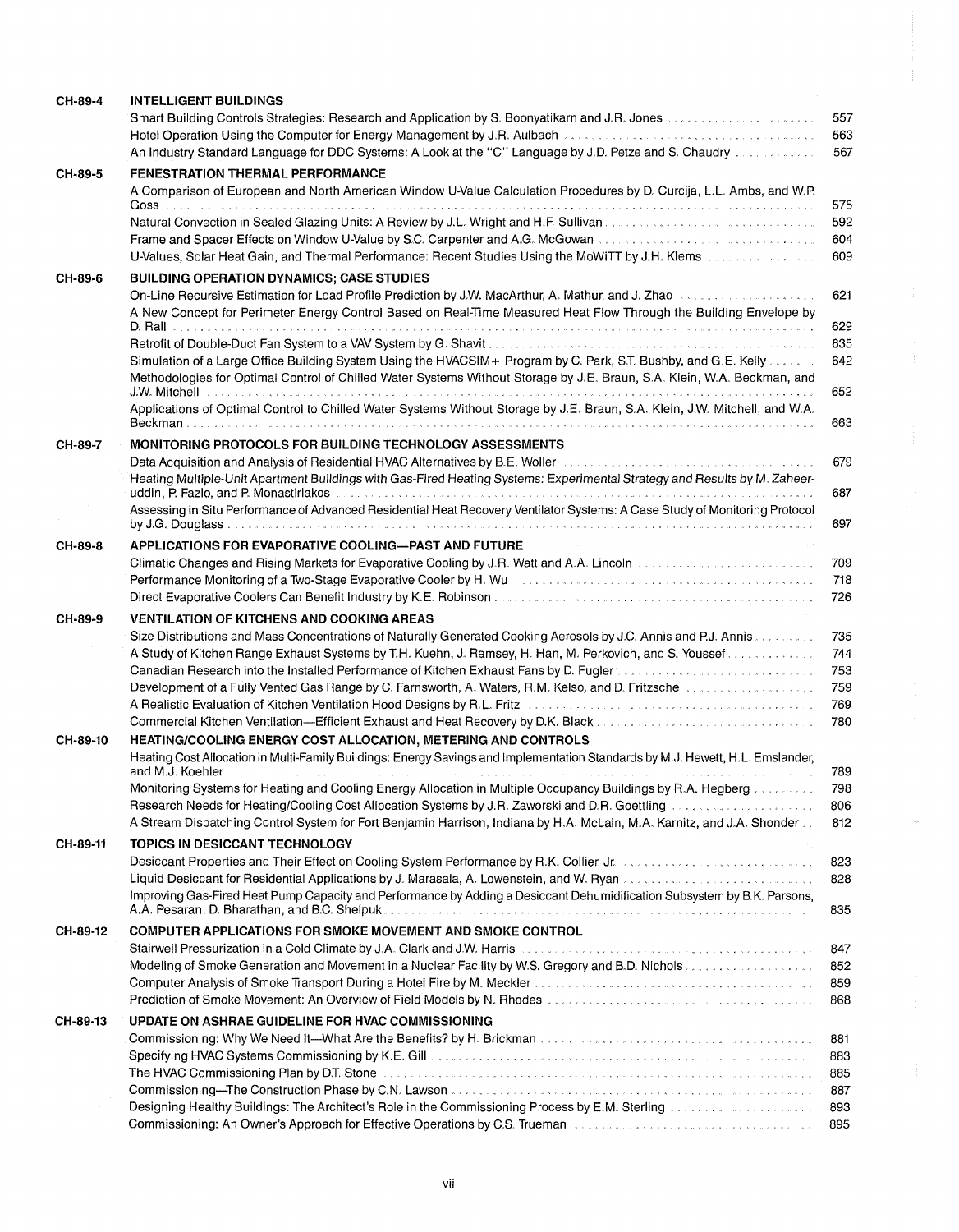| CH-89-14 | EFFICIENCY DESCRIPTORS AND PERFORMANCE EVALUATIONS OF CENTRAL HEATING AND COOLING SYSTEMS                                                                                                                                                                                                                                                                   |                   |
|----------|-------------------------------------------------------------------------------------------------------------------------------------------------------------------------------------------------------------------------------------------------------------------------------------------------------------------------------------------------------------|-------------------|
|          | Performance of a Residential Zoned Heating System in an Unoccupied Research House by N.P. Leslie and K.C. Kazmer<br>Dynamic Response and Seasonal Efficiency of Space Cooling in a Research House by T.S. Zawacki, D.F. Foote, and R.A.                                                                                                                     | 903               |
|          | Investigation of Regional Differences in Residential HVAC Systems Performance Using the SP43 Simulation Model by J.J.                                                                                                                                                                                                                                       | 910<br>915        |
|          | Analysis of Three Measures for Energy Efficiency of Residential Gas Furnaces by E.R. Kweller et all analysis of Three Measures for                                                                                                                                                                                                                          | 930               |
| CH-89-15 | TODAY AND TOMORROW'S GAS-FIRED COOLING EQUIPMENT FOR COMMERCIAL BUILDINGS                                                                                                                                                                                                                                                                                   |                   |
|          | Installation and Operating Experience of a Gas Engine-Driven Chiller with Engine Heat Recovery by J.R. Morgan, T.R. McNamara,                                                                                                                                                                                                                               | 939               |
|          | Jr., and B.B. Lindsay<br>Assessments of Gas-Fired Cooling Technologies for the Commercial Sector by J.R. Brodrick and R.F. Patel Westerweiterweiter<br>Gas Cooling for the Commercial Sector—Present and Future Perspective by W.H. Dolan measures and the Commercial                                                                                       | 953<br>960<br>968 |
| CH-89-16 | THE CURRENT STATUS OF SMALL ENGINE-DRIVEN HEAT PUMPS IN JAPAN<br>Introduction to Small Gas Engine-Driven Heat Pumps in Japan-History and Marketing by T. Miyairi                                                                                                                                                                                            | 975               |
|          | Commercialization of Gas Engine Heat Pump with Automotive Engines by M. Inada and M. Yoshida conditional conditions                                                                                                                                                                                                                                         | 982<br>991        |
| CH-89-17 | <b>RADIANT HEATING AND COOLING</b>                                                                                                                                                                                                                                                                                                                          |                   |
|          | The Temperature Stability of a Radiant Slab-on-Grade by C.R. MacCluer, M. Miklavcic, and Y. Chait Necessary State Communication<br>Temperature Variations of Flux Modulated Radiant Slab Systems by C.R. MacCluer et also conserved as a serie in                                                                                                           | 1001<br>1010      |
|          | The MRT-Correction Method: A New Method of Radiant Heat Exchange by M. Steinman, L.N. Kalisperis, and L.H.                                                                                                                                                                                                                                                  | 1015              |
|          | Methods for Measuring and Evaluating the Thermal Radiation in a Room by B.W. Olesen, J. Rosendahl, L.N. Kalisperis, L.H.                                                                                                                                                                                                                                    | 1028              |
|          | Field Comparison of Radiant and Convection Heated Vehicle Repair Buildings by B.W. Jones, W.F. Niedringhaus, and M.R.                                                                                                                                                                                                                                       |                   |
|          |                                                                                                                                                                                                                                                                                                                                                             | 1045              |
| CH-89-18 | NEW INFORMATION ON HOT WATER USAGE RATES IN COMMERCIAL APPLICATIONS                                                                                                                                                                                                                                                                                         |                   |
|          | Hot Water Use and Water Heating Heat Pump Performance at Two Recreational Facilities by S.C. Carpenter and J.P. Kokko                                                                                                                                                                                                                                       | 1055<br>1062      |
|          |                                                                                                                                                                                                                                                                                                                                                             | 1069              |
| CH-89-19 | COOL STORAGE CASE STUDIES: APPLICATIONS AND MEASURED PERFORMANCE                                                                                                                                                                                                                                                                                            |                   |
|          | Diurnal Ice Storage Cooling Systems in Army Facilities by C.W. Sohn and J.J. Tomlinson www.www.www.www.www.ww<br>Performance of Stratified Vertical Cylindrical Thermal Storage Tanks, Part I: Scale Model Tank by M.W. Wildin and C.R.                                                                                                                     | 1079              |
|          |                                                                                                                                                                                                                                                                                                                                                             | 1086              |
|          | Performance of Stratified Vertical Cylindrical Thermal Storage Tanks, Part II: Prototype Tank by M.W. Wildin                                                                                                                                                                                                                                                | 1096              |
|          | Field Measurement of Chilled Water Storage Thermal Performance (RP-482) by N. Tran and J.F. Kreider                                                                                                                                                                                                                                                         | 1106              |
|          | Case Study: Office Building Uses Ice Storage, Heat Recovery, and Cold Air Distribution by R.K. Tackett material contracts                                                                                                                                                                                                                                   | 1113              |
| CH-89-20 | <b>CURRENT ISSUES AFFECTING UNITARY HEAT PUMP SIZING, SERVICING, AND SYSTEM DESIGN AND START START START START ST</b><br>Effect of Furnace Size on Morning Pickup Time by A.K. Trehan, R.C. Fortmann, M.D. Koontz, and N.L. Nagda experiments                                                                                                               | 1125              |
|          | On Calculating House Energy Consumption Simply by W.R. Jones <b>Consumers Consumers Consumers Consumers</b>                                                                                                                                                                                                                                                 | 1130              |
|          |                                                                                                                                                                                                                                                                                                                                                             | 1133              |
|          | Design Considerations for Ground and Water Source Heat Pumps in Southern Climates by S. Kavanaugh                                                                                                                                                                                                                                                           | 1139<br>1150      |
| CH-89-21 | The State of Contract Contract Contract<br>DEVELOPMENTS IN HVAC EDUCATION                                                                                                                                                                                                                                                                                   |                   |
|          | Developments in HVAC Education at an Ohio University by M.S. Drake conditional conditions and conditions of the conditions<br>The Applicability and Limitations of a Simplified Building Energy Analysis Model (ASEAM2.1)--A Comparison Study by M.M                                                                                                        | 1159<br>1163      |
|          | Ohadi, J.R. Meyer, and K.M. Pollington experience is a conservative conservative conservative conservative cons<br>Energy Analysis in an HVAC Design Course by D.C. Hittle entertainment contained and contained and the server of                                                                                                                          | 1174              |
|          | Incorporating Computer-Aided Design into an HVAC Design Course by G.M. Maxwell<br>Software to Help Students Learn About Thermal Storage Systems and Their Economics by D.B. Meredith and K.A. Stecak                                                                                                                                                        | 1178<br>1182      |
| CH-89-22 | <b>NEW DEVELOPMENTS IN COOL STORAGE</b>                                                                                                                                                                                                                                                                                                                     |                   |
|          | Optimal Control for Cool Storage by D.H. Spethmann Terms and Control of the control of the control of the control of                                                                                                                                                                                                                                        | 1189              |
|          | Cold Air Distribution Options with Ice Storage by G. Meckler entrancement in the contract of the United States in the United States and Technical States in the United States of the States of the United States of the United<br>CBS/ICE: A Computer Program for Simulation of Ice Storage Systems (RP-459) by S.C. Silver, J.W. Jones, J.L. Peterson, and | 1194              |
|          | Component Models for Computer Simulation of Ice Storage Systems (RP-459) by S.C. Silver, A.F. Milbitz, J.W. Jones, J.L. Peterson,                                                                                                                                                                                                                           | 1206<br>1214      |
|          |                                                                                                                                                                                                                                                                                                                                                             |                   |
| CH-89-23 | DEVELOPMENTS IN AIR-TO-REFRIGERANT HEAT EXCHANGERS<br>Verification of Evaporator Computer Models and Analysis of Performance of an Evaporator Coil by M. Chwalowski, D.A. Didion,<br>and P.A. Domanski.                                                                                                                                                     | 1229              |
|          | Creating a PROLOG Knowledge-Based System Using an Existing Air-to-Refrigerant Computer Model by C. Bergt                                                                                                                                                                                                                                                    | 1237              |